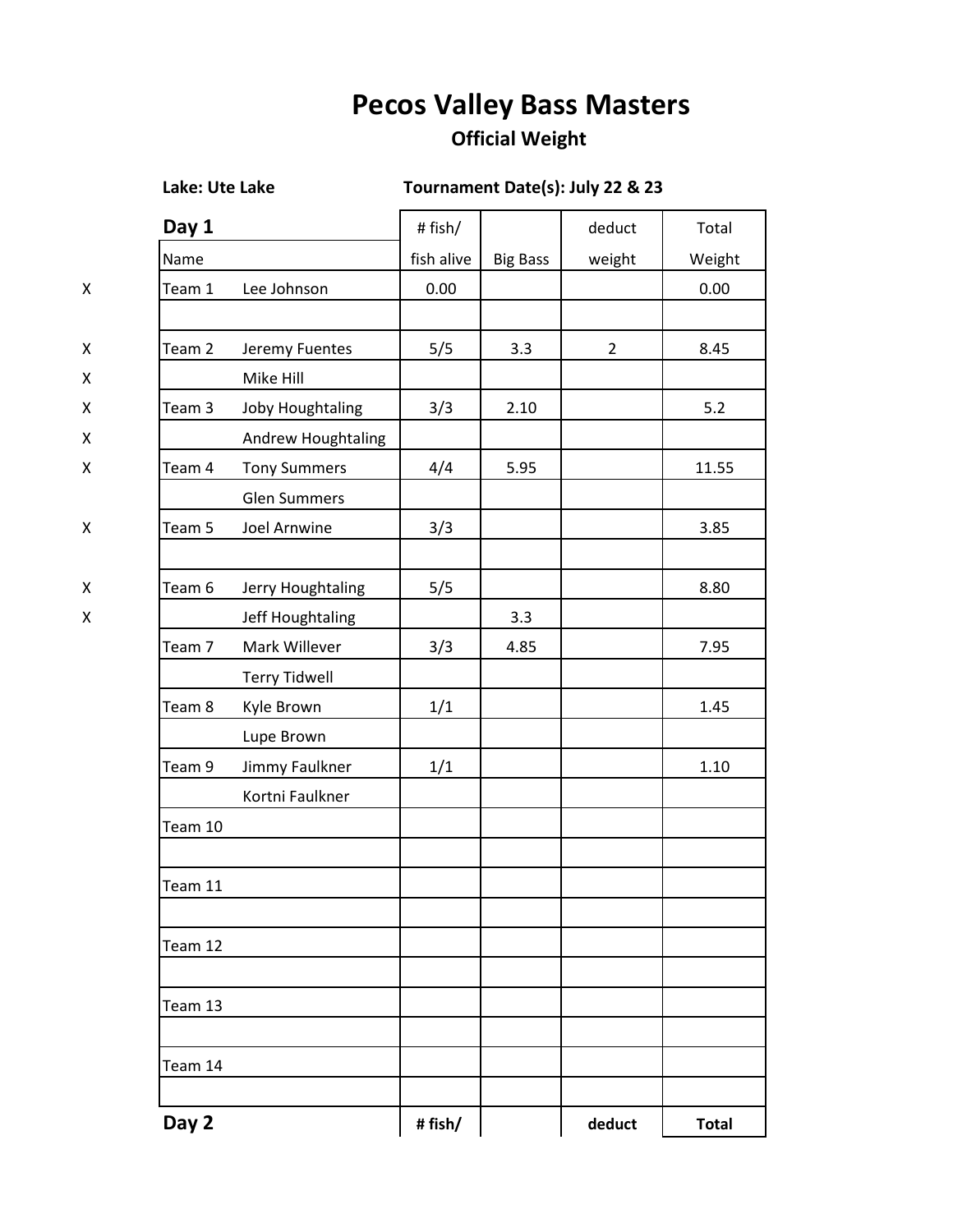| <b>Name</b> |                      | fish alive | <b>Big Bass</b> | weight | Weight |
|-------------|----------------------|------------|-----------------|--------|--------|
| Team 1      | Lee Johnson          | 1/1        |                 |        | 1.20   |
|             |                      |            |                 |        |        |
| Team 2      | Jeremy Fuentes       | 3/3        |                 |        | 6.50   |
|             | Mike Hill            |            | 2.85            |        |        |
| Team 3      | Joby Houghtaling     | 0          |                 |        | 0.00   |
|             | Andrew Houghtaling   |            |                 |        |        |
| Team 4      | <b>Tony Summers</b>  | 5/5        | 2.55            |        | 9.50   |
|             | <b>Glen Summers</b>  |            |                 |        |        |
| Team 5      | Joel Arnwine         | $\pmb{0}$  |                 |        | 0.00   |
|             |                      |            |                 |        |        |
| Team 6      | Jerry Houghtaling    | 2/1        |                 | 0.25   | 2.75   |
|             | Jeff Houghtaling     |            |                 |        |        |
| Team 7      | Mark Willever        | 3/2        |                 | 0.25   | 5.05   |
|             | <b>Terry Tidwell</b> |            |                 |        |        |
| Team 8      | Kyle Brown           | 1/1        |                 |        | 1.45   |
|             | Lupe Brown           |            |                 |        |        |
| Team 9      | Jimmy Faulkner       | 1/1        |                 |        | 2.10   |
|             | Kortni Faulkner      |            |                 |        |        |
| Team 10     |                      |            |                 |        |        |
|             |                      |            |                 |        |        |
| Team 11     |                      |            |                 |        |        |
|             |                      |            |                 |        |        |
| Team 12     |                      |            |                 |        |        |
|             |                      |            |                 |        |        |
| Team 13     |                      |            |                 |        |        |
|             |                      |            |                 |        |        |
| Team 14     |                      |            |                 |        |        |
|             |                      |            |                 |        |        |
|             |                      |            |                 |        |        |
|             |                      |            |                 |        |        |

## **Tournament winners**